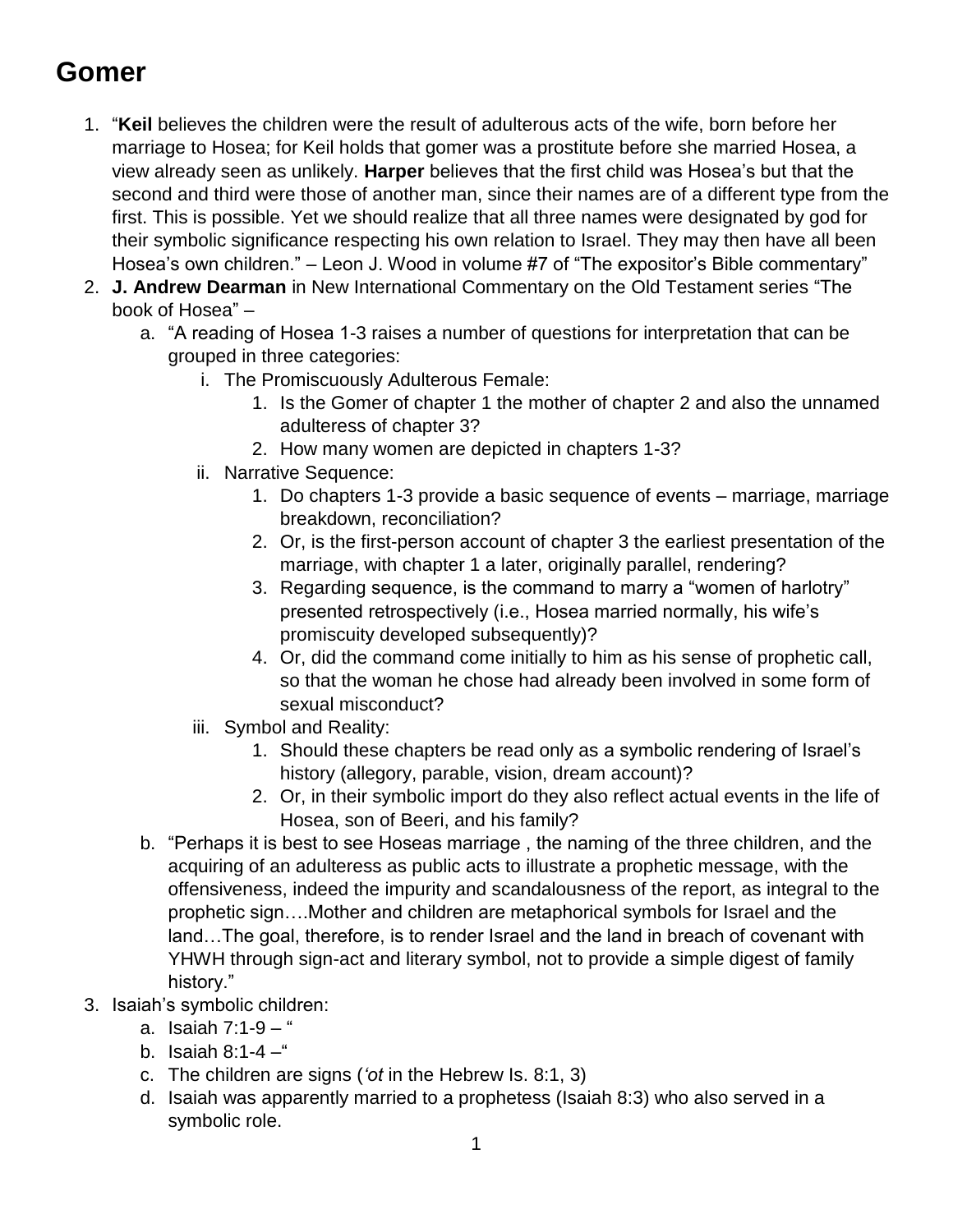- e. Isaiah went naked and barefoot for three years as a sign (or *'ot*) against Egypt and Cush in Isaiah 20:1-6
- 4. **John Calvin**: "It seems not consistent with reason, that the Lord should thus gratuitously render his Prophet contemptible; for how could he expect to be received on coming abroad before the public, after having brought on himself such a disgrace? If he had married a wife such as is here described, he ought to have concealed himself for life rather than to undertake the Prophetic office. Their opinion, therefore, in not probable, who think that the Prophet had taken such a wife as is here described."
- 5. **J. Andrew Dearman** in New International Commentary on the Old Testament series "The book of Hosea" –
	- a. "The thought that God would ask a prophet to do something immoral has caused consternation, so that a number of interpreters have concluded that 1:2 is a retrospective presentation, produced by the prophet and his editors after the fact, when the prophet had come to realize the spiritual relevance of his family turmoil over his wife's adultery. This would mean that Hosea married in acceptable fashion, only later to discover his wife's infidelities. After discovery, he came to see that his anger and disappointment mirrored that of God toward wayward Israel. According to this view, he presents his personal circumstances in literary form as originating with God, including a proleptic description of his wife's promiscuity. Such a retrospective view is plausible. (**Andersen** and **Freedman** commentary is a sustained presentation from this point of view.). Since Gomer is charged with adultery (Hosea 2:2), so the interpretation goes, her promiscuity began after her marriage. Some find the retrospective view difficult to square with 3:1 and the statement that 'the Lord spoke to me again', issuing a command to go and love an adulteress. In this case, it is clear that the command to re-aquire or to reconcile with an adulteress presupposes that Hosea enters the relationship already knowing of her infidelities…Nevertheless, one can neither find a beginning to her sexual history nor reconstruct much of her marital history from the command in 3:1. It is simply a claim that she had committed adultery prior to her (re)acquisition by Hosea. The difficulty comes in distinguishing a legal meaning for 'adultery', as it might apply to Gomer in Israelite society, from its metaphorical meaning of faithlessness, with her representing Israel in reach of covenant fidelity.
		- i. Gomer may, for example, have been married to someone else and subsequently divorced before her marriage to Hosea.
		- ii. She may have engaged in sexual relations with someone other than her husband.
		- iii. Her 'adultery' could be related to one or more fertility practices
		- iv. Or, even commercial prostitution to support herself during her estrangement from Hosea.
	- b. "Interpreters who see chapter 3 as a parallel account of 1:2-9 could be correct, but it is a conclusion based on taking the two passages from their current contexts and drawing a historical judgment from a hypothetical reconstruction of their prehistory."
	- c. "The issue turns on the question of reading Hosea 1-3 as a unit and whether an editor has contrived a false sequence of events through the rending of 1:2 and 3:1 and the adding of the third-person report in 1:2-9. Otherwise, is not the more natural reading of the unit one in which details from chapters 1-2 are presupposed in chapter 3, so that the latter serves as a sequel?"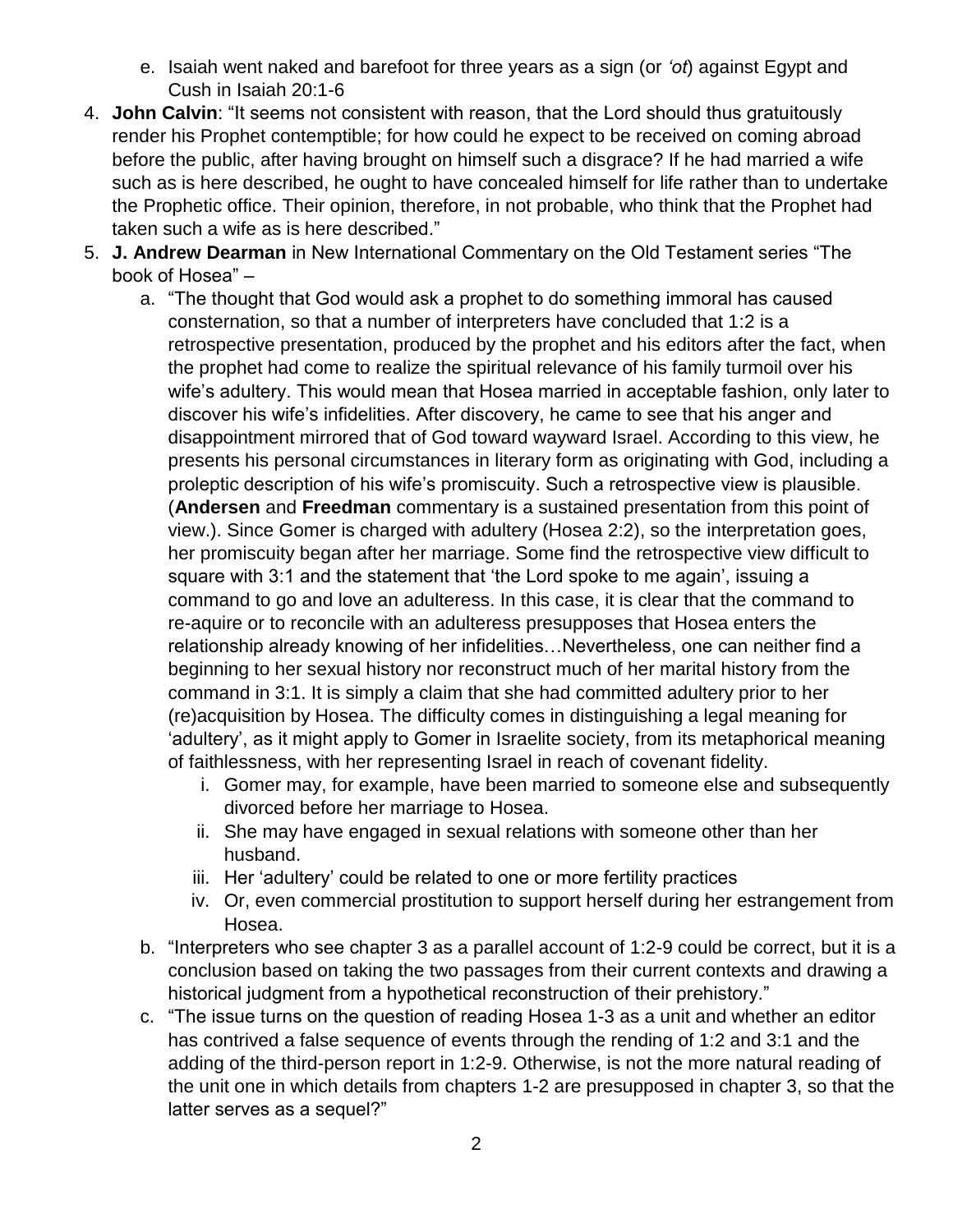- d. "With respect to a sequence of events, **Rowley** makes a persuasive case that whle Hosea 1-3 provides only a few details, it is a basic summary of Hosea's marriage and family life used as a comparison to the Israel/YHWH relationship.
	- i. He married a prostitute, however the term is defined
	- ii. She bore three children
	- iii. She and Hosea separated over her adultery
	- iv. Subsequently the two of them reconciled
- e. "Such a conclusion answers affirmatively one of the questions: Are Gomer (ch. 1), the immoral mother (ch. 2) and the unnamed adulteress (ch. 3) the same woman? One reads across the grain of Hosea 1-3 rather than with it, to conclude that Hosea married a second woman in chapter 3. That option seems open, since oddly gomer is not explicitly named in 3:1, but neither are the children. Silence is not a persuasive argument to find in the unnamed woman a second wife of Hosea, any more than the silence with respect to children in 3:1 means that there were no children. The symbolic representation of Israel is better maintained if one spouse represents the corporate identity of people from adultery to reconciliation."
- f. "What, therefore, might it mean when Gomer is described in 1:2 as a 'woman of harlotry'"?
	- i. "One starts with the recognition that Gomer is a symbol for the people of God, just as her children are. In metaphorical terms she is a vehicle representing the tenor, which is faithless Israel.
	- ii. "As a female she may more particularly represent the people as defined by land or capital city (Samaria), since both of these entities in Hebrew are feminine in gender.
	- iii. "Her marriage to Hosea is a symbol of the covenant that God established with Israel.
	- iv. "And the charges of prostitution and adultery (2:2) against her represent God's charge that Israel had forsaken him, served other deities and otherwise failed to maintain the standards of covenant obedience in the realm of political relations.
- g. "Does gomer's symbolic role as harlot include actual prostitution or adultery on her part, or does the charge simply reflect that she was an Israelite engaged in the cultic and social misdeeds symbolized in the metaphor? Any answer is speculative, since the textual evidence under consideration is not sufficient for drawing a firm conclusion.
- h. "It seems probable that Hosea and Gomer were actually married, even though their relationship is configured literally as a prophetic symbolic act. Stated differently, certain details of their marriage and family were adopted to illustrate a prophetic message. If this is true, then symmetry between person and portrayal would suggest that Gomer was involved in misconduct both before and during her marriage to Hosea, some of which was sexual in nature. The form of her promiscuity remains elusive because it is Israel, not Gomer who is the primary agent being rendered as harlotrous. As readers and hearers, we must attend to the target being rendered, namely Israel."
- i. Her harlotry, however, is primarily not about her but about Israel. This is the important matter for understanding the claims of the book. Once this issue is acknowledged, it is better also to acknowledge the difficulty of moving behind the metaphorical use of sexual terms and to remain reticent, rather than to define more specifically Gomer's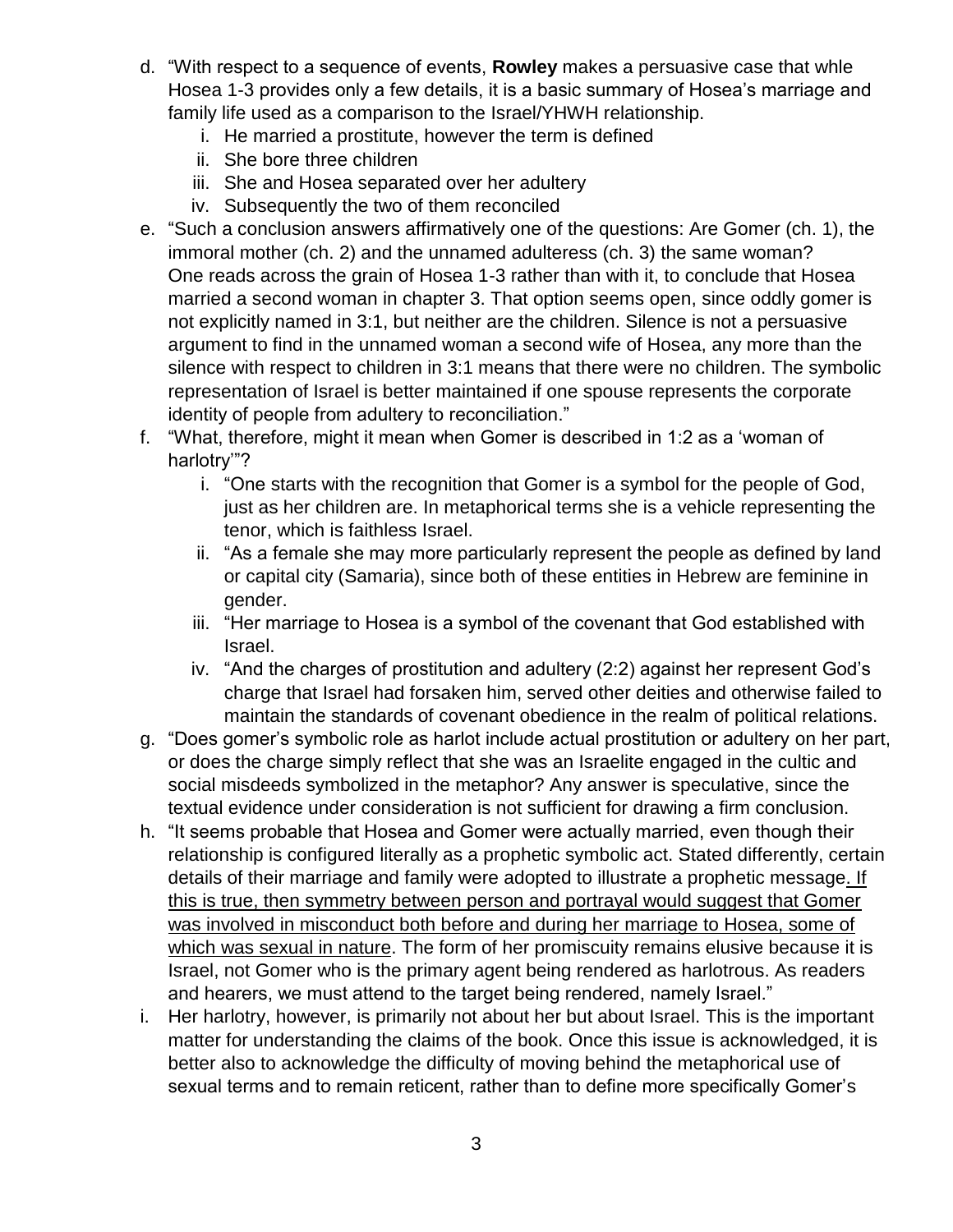sexual practices. To concentrate on the person of Gomer rather than the people of Israel is to miss the forest because of attention to a symbolic tree."

- j. "It is possible that the metaphorical description of harlotry simply marks Gomer out as an Israelite woman, since all of Israel is under the charge of harlotry. The realism of a symbolic act, however which is the basis of Hosea's marriage to Gomer, would suggest otherwise. It is more likely that she engaged in promiscuous sexual behavior, even if its precise form cannot be further identified with certainty."
- k. **Paul A. Kruger** says the vocabulary describing Gomer, while metaphorical in application is Israel, is that of a prostitute and adulteress."
- l. **Hornsby** says "the description of Gomer is largely that of a prostitute."
- 6. **J. Glen Taylor**, Ph.D., Yale University writes in "Zondervan Illustrated bible Backgrounds Commentary":
	- a. " 'Take to yourself an adulterous wife' (1:2) The Herbrew word translated "adulterous" (*zenunim*)is not a technical term for a prostitute; it is rather a general term describing the promiscuous sexual behavior of a woman who is either betrothed or married Its range of meaning can nonetheless include the sexual behavior of a prostitute" (Nahum 3:4 – "And all for the countless whorings of the prostitute, graceful and of deadly charms, who betrays nations with her whorings, and peoples with her charms.")
	- b. "Regarding the possibility of her involvement in prostitution, we must rule out for lack of historical evidence any notion that Hosea's wife was likely involved in what is normally meant by sacred prostitution – that is, prostitution at a temple where the sex act was done imitatively to conjure up fertility among the gods. Moreover, contrary to **Andersen** and **Freedman**, the Hebrew syntax of the phrase in which 'adulterous' occurs can (and usually does) describe the present behavior of the wife, thereby favoring the notion that Gomer is promiscuous at the time Hosea marries her.
	- c. "In addition, the Hebrew syntax of 'to yourself' draws attention to the implications of the command for the person who receives the command, suggesting in this case that Yahweh knows that he is asking Hosea to do something ominous, at personal cost."
	- d. "The use of such a general term 'adulterous' also suggest that the Hebrew text is less concerned than the modern reader to specify the context of the illicit sexual behavior (i.e., whether an adulteress or prostitute).
	- e. "Finally, assuming that Hosea is asked to marry an unchaste person, one remaining moral issue is certain:
		- i. "Given the great moral offense that would otherwise apply to Gomer's first husband, Hosea marries a woman whose husband is no longer on the scene.
		- ii. "Gomer is thus likely a prostitute, or else a promiscuous divorcee or widow.
		- iii. "And sicne the legitimacy of Gomer's children pre-Hosea is questioned, she was most likely a prostitute."
	- f. "For any who still might not be able to let go of this problem [of Gomer being a prostitute when Hosea married her], consider the following:
		- i. "First, an important rule of biblical interpretation is to dwell on only those problems that the text by its own wording invites us to entertain rather than on the problems that modern-day readers bring to the text."
		- ii. "Second, this is not lesson on whom to marry. God often uses biblical characters to teach us things about himself without ever expecting us to imitate the actions or behaviors of those characters."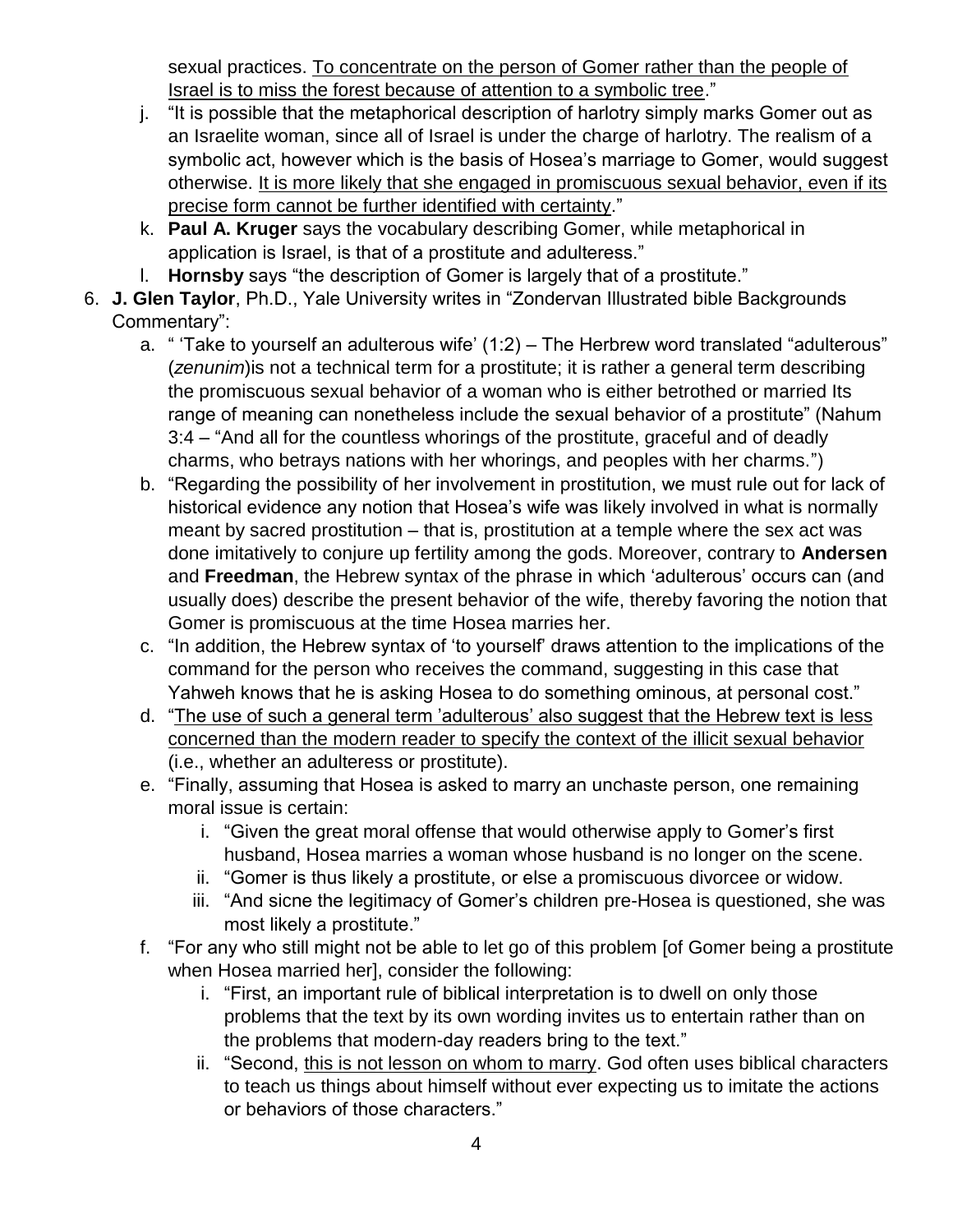- iii. "Finally, desperate situations sometimes call for unusual practices. This being so, God was not unfair to ask Hosea to marry a prostitute in order to help save God's people from apostasy, in the same way that a fire chief is not unfair to ask a firefighter to break into a house in order to save a family trapped inside. In such circumstances Hosea can no more be aptly called unwise or immoral than can the firefighter be considered a burglar."
- 7. **Duane A. Garrett**, The New American Commentary "Hosea" says:
	- a. "That Gomer was guilty of idolatry but was not an adulteress is clever but unlikely. Again the problem is that such preaching would have only confused his audience. Even if Gomer has worshiped the Baals,' they might have reasoned, 'Why does Hosea regard this as unfaithfulness against himself? Has he begun to think of himself as God?'
		- i. A variant of this interpretation argues that Gomer and the children bore the taint of adultery by virtue of being members of a depraved society. But if such was sufficient reason for him to call her and the children a woman of promiscuity' and 'children of promiscuity,' then could not the same be said of Hosea himself?
		- ii. In fact, there is no reason to suppose that the text means anything other than what the ordinary sense of the words 'promiscuous woman' indicates.
		- iii. It is of course possible that Gomer became promiscuous as a result of involvement in the Baal cult, but it is not credible that she was in the cult but was faithful to Hosea."
	- b. "We should also reject the interpretation that Gomer and the woman of chapter 3 are two different women. Even though the Hebrew of 3:1 only calls her 'a woman' and not 'your wife,' context implies that Gomer is meant.
		- i. "First of all, she is the only immoral woman we know anything about in the book. It seems odd that Hosea, after speaking of Gomer as the paradigm of faithlessness, would suddenly refer to some other immoral woman without even mentioning her name."
		- ii. "Also the word 'again' implies continuity. A question here is whether 'again' in 3:1 goes with 'the LORD said' or with 'go, love.'
			- 1. "If 'the LORD said to me again, go, love…" ' is correct, it is possible (but not certain) that a second woman is meant.
			- 2. "If the correct interpretation is 'the LORD said, Go again and love a woman …" ' then it is much more likely that he was to love Gomer again.
			- 3. In my view the former is preferable. Even so, as we will try to show, chapter 3, unlike chapter 1, does not concern the taking of a new wife but the recovery and correction of a wayward wife."
		- iii. "We are thus left with interpretations which differ only in that:
			- 1. "one asserts that Gomer was already a promiscuous woman when Hosea married her"
			- 2. "whereas the other states that she was not yet immoral at the time of their marriage.
				- a. "The later perhaps seems more attractive since it avoids having to explain why God would demand that his prophet marry an immoral woman – perhaps even a prostitute."
				- b. "On further investigation, however the later interpretation cannot stand."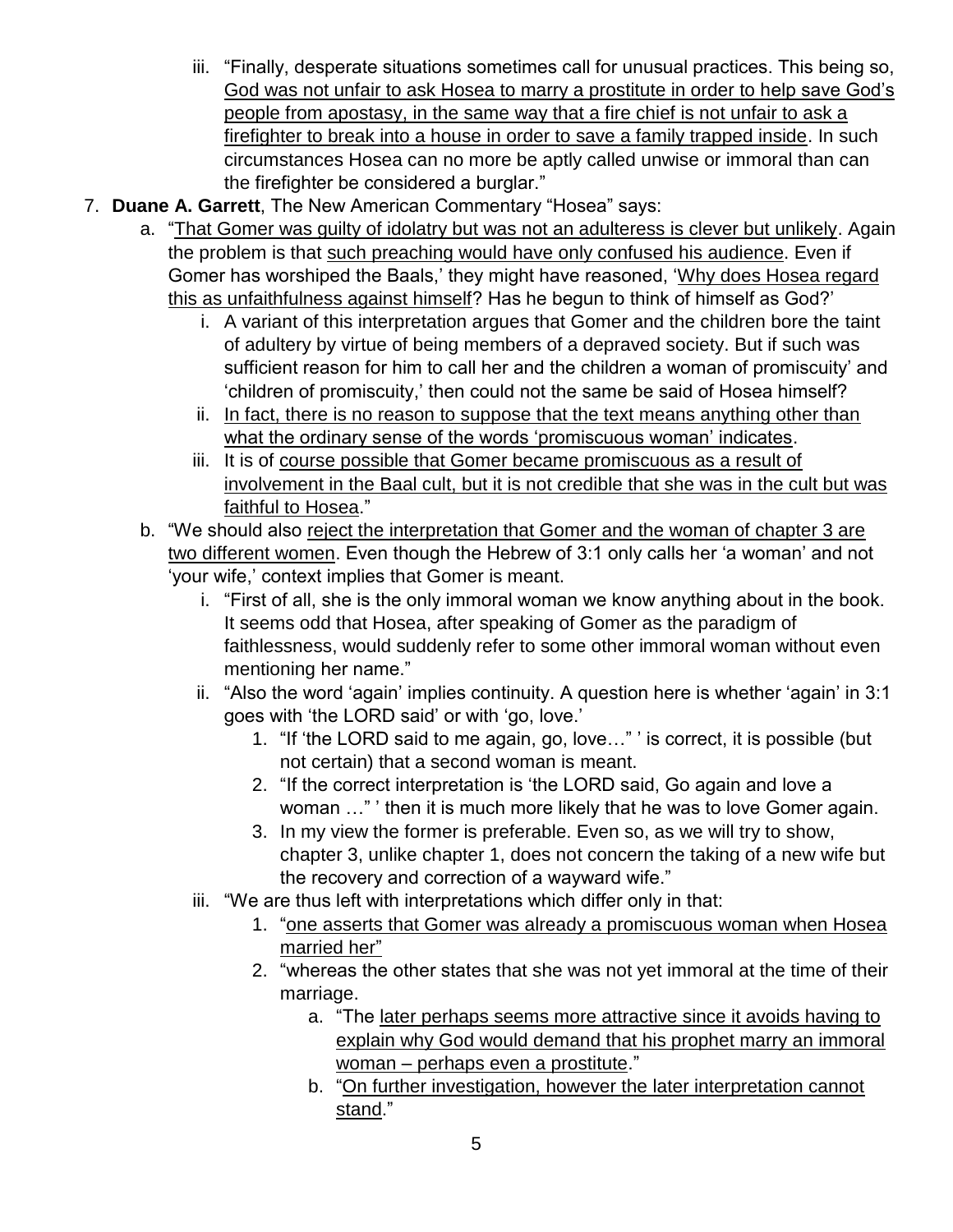- c. Concerning the option that Gomer "not yet immoral at the time of their marriage":
	- i. "First, the comfort that this interpretation gives is very cold. Would it really have been easier on Hosea to marry a woman that he knew was going to be promiscuous over against a woman who already was? If anything, the torment of this story seems worse."
	- ii. "Furthermore, *'eset zenunim* ("'an adulterous wife,' 1:2) cannot be credibly translated 'a woman with immoral tendencies.' It is difficult to imagine how Hosea would have gone about seeking a woman who was still chaste but who had tendencies toward promiscuity, and the whole idea is if anything more offensive than just saying that he married a prostitute."
	- iii. Most significantly, the text clearly states that first Hosea received a command to marry an immoral woman and then did so (1:2-3)."
- d. Concerning the option that Gomer was an immoral woman already when Hosea took her to be his wife:
	- i. "Hosea, having been commanded to marry an immoral woman, took Gomer as his wife."
	- ii. "after some time and the birth of three children, she abandoned him for other lovers. Then apparently she fell into destitution."
	- iii. "Again at God's direction Hosea went after her and found her, redeemed her (perhaps from slavery), and took her home."
	- iv. "Proponents of this view have often regarded it as another example of a prophetic speech-act in which the prophet does something strange or shocking to carry home his message. Isaiah walked about naked and barefoot for three years as a sign of the coming exile of Egypt and Cush (Isaiah203-5). Ezekiel lay on his side for over a year near a small model of Jerusalem under siege (Ezekiel 4-5); he also was forbidden to mourn when his wife died (24:15-18). Jeremiah did not marry (Jer. 16:2)"
	- v. "While it is true that Hosea's marriage was a speech-act indeed, it is the most extreme example in the Bible – this alone is not sufficient to explain this astonishing history. Deuteronomy 24:1-4 forbids a man to remarry his wife after a divorce if she has married another man in the interim. Although probably not technically in violation of this law, because it does not seem that she had remarried in the interim, Hosea's action of taking Gomer back pushes the envelope. If it was wrong for a man to take back a woman after she had been married to another man, what was Hosea doing taking Gomer back after she had been with countless men?"
	- vi. "Surprisingly, however the very offense of Hosea's action strongly confirms that this is indeed the correct interpretation. God has divorced Israel just as Hosea has divorced Gomer, but in both cases grace triumphs over righteous jealousy and the demands of the law. Like the cross itself, Hosea's action is a stumbling block. A man does not normally take back a woman who has behaved the way Gomer did. But we must acknowledge this as a revelation of grace through suffering."
	- vii. "Hosea's sad story is important in another equally paradoxical way. One would think that having married an immoral woman, and then having the marriage collapse because of the wife's gross infidelity, would be enough to disqualify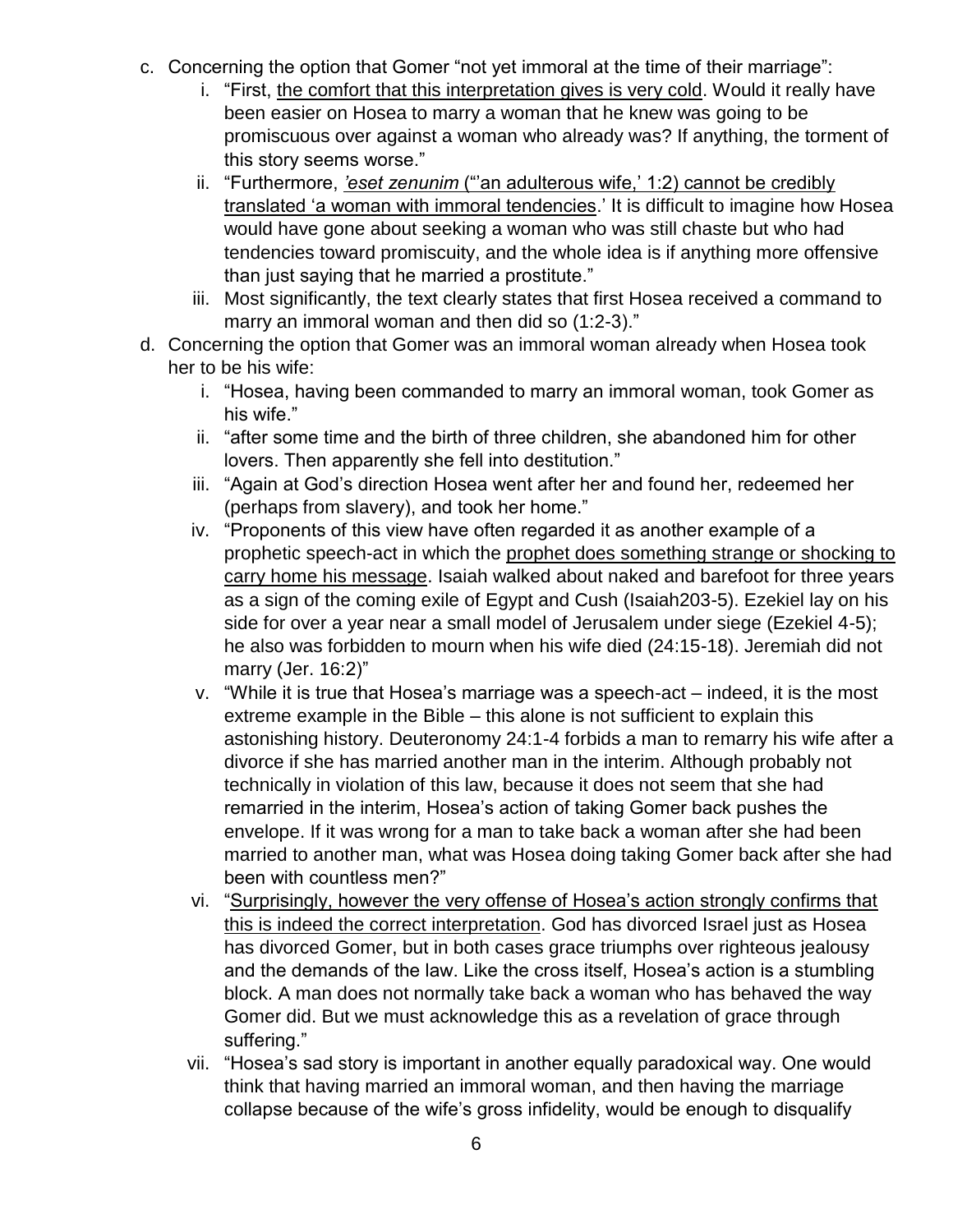anyone from claiming the role of God's spokesman. But the opposite is true. Hosea offers his private tragedies as his credentials for serving as Gods spokesman."

- 1. "As we have seen in the introduction to this commentary, Hosea and God echo one another in this book."
- 2. First one speaks, and then the other. The human serves as advocate for God, but as the two speak, they speak common words from a common experience."
- 3. "Hosea has endured as husband the same treatment god has endured as covenant Lord of Israel.
- 4. "More than any other, Hosea has the right to speak in god's name. He has shared in God's experiences and therefore can speak with God's heart."
- viii. "Scholars have long pondered whether the phrase 'adulterous wife' means that she was a prostitute or simply immoral.
	- 1. The Hebrew phrase simply means 'promiscuous woman.'
	- 2. Some scholars have suggested that if Hosea had meant that she was a prostitute, he would have plainly said so and that 'promiscuous woman' implies only that she had immoral tendencies. **This suggestion fails for several reasons**:
		- a. "First, 'promiscuous woman' does not describe what she might do but what she actually does. Therefore, whether or not she was a prostitute, she was not simply a girl whom one might suspect would someday turn immoral."
		- b. "Second, the word found here, *zenunim* ('promiscuity'), is a favorite of Hosea's, and its use here implies that he was more interested in conveying her behavior and character than her profession. Hence he did not use the more common word *zona*, 'prostitute.' "
			- i. The Hebrew phrase 'promiscuous woman' is comparable to the Hebrew phrases for 'slanderer' and 'contentious woman and thus simply means a 'promiscuous woman'.
			- ii. The Hebrew phrase for 'contentious woman is not someone who might someday become contentious but someone who already is; the same is true of 'slanderer'."
		- c. "Third, the whole question of whether she was a prostitute or simply sexually loose reflects more of modern social realities than ancient Israelite social realities."
			- i. "In our society of female independence a woman might be sexually loose but not receive payment for it."
			- ii. "In ancient Israel this would have been the exception. (An example of an exception would be Potipher's wife – the sexually free wife of a wealthy man.) An immoral woman would generally not have been married or have any other means of support, so she naturally would take payment from her sexual favors. Such women might not have worked in brothels, but if prostitution is defined as giving sex for payment, they certainly were prostitutes."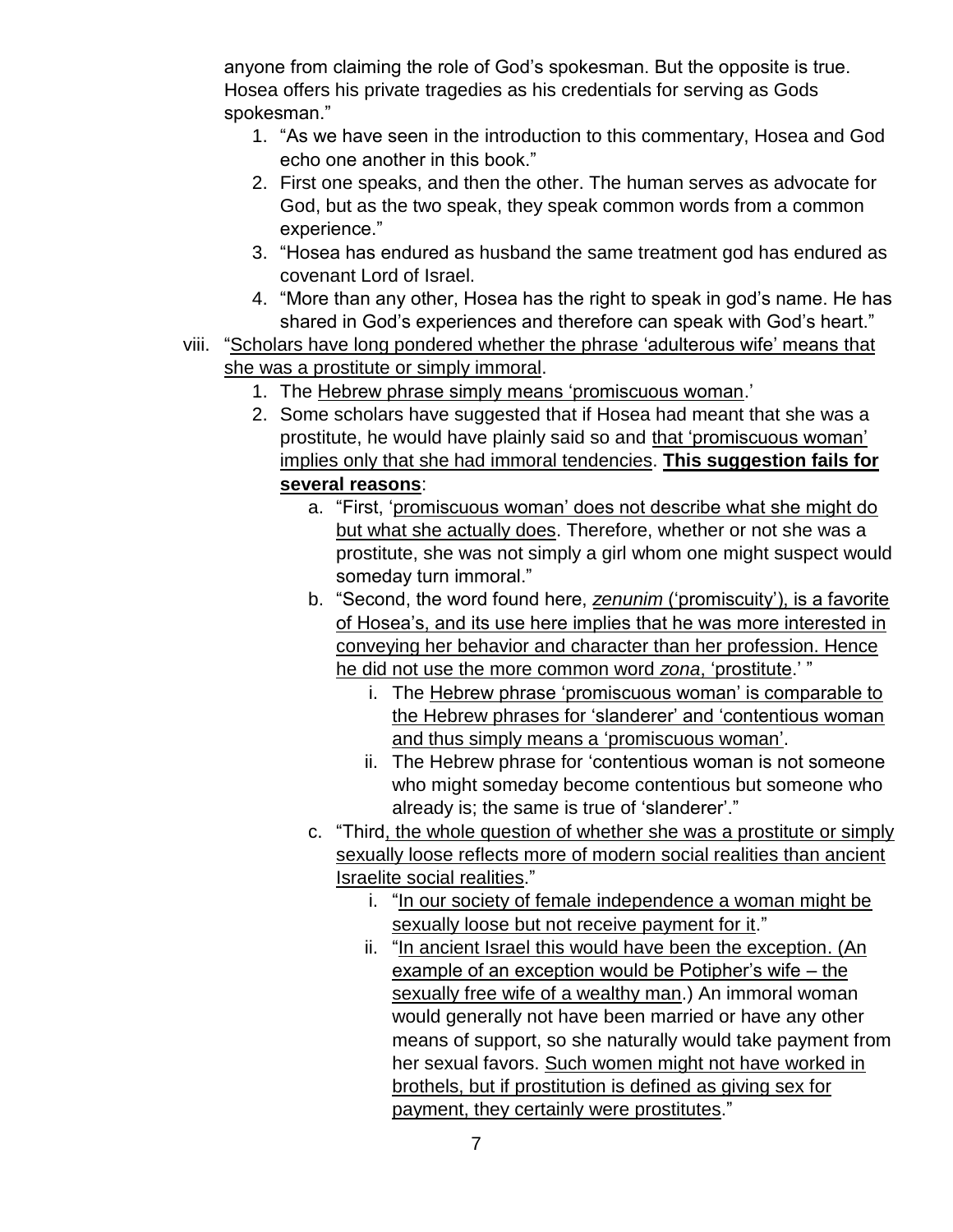- iii. "Fourth, evidence elsewhere in the book suggests that she was a prostitute. Hosea 2:5 refers to the fee paid a prostitute and that 22 may allude to ornaments worn by prostitutes."
- 8. **Douglas Stuart**, Word Biblical Commentary "Hosea-Jonah":
	- a. 1:2 "The [*Hebrew*] term cannot mean 'a prostitute' or 'a prostitute for a wife.' 'Prostitue would appear in Hebrew as either [*Hebrew term*] or [*Hebrew term*] (as in Josh. 2:1 and Judges 11:1 and etc.) Instead this Hebrew term is a plural abstract refers more to a trait than a profession. The entire sequence of events in chapters 1-3 demonstrates nothing about Gomer's marital faithfulness. There is no evidence that she was adulterous and none that she was a practicing prostitute."
	- b. "Hosea's later use of the Hebrew term in 1:2 helps fix the definition, particularly as the word is used in the [Hebrew phrase] translated '*spirit of prostitution'* or '*prostituting spirit*' in 4:12 and 5:4. There, the clear referent is the inclinations of Israel, whose 'cohabitations' with all sorts of syncretistic and heterodox doctrines and practices are metaphorically depicted as analogous to the promiscuity of a common prostitute. Israel's waywardness and infidelity constitute a national 'prostitution'; Gomer, as a citizen of that thoroughly wayward nation is described, just as any Israelite woman could be, as an [Hebrew phrase] precisely because she is a typical Israelite, and this is an indictment in itself. God has commanded Hosea to marry a woman who by reason of being involved in the endemic Israelite national unfaithfulness is 'prostituting.' To marry any Israelite woman was to marry a 'prostituting woman,' so rife was the religious promiscuity of Hosea's day."
	- c. "Hosea's 'prostituting children' were so called because, like their mother, they would be part of the corrupt, faithless nation. No suggestion is made that the children were:
		- i. "born in adultery to gomer before she married Hosea"
		- ii. "Automatically inclined to inherit their mother's tendency to promiscuity"
		- iii. "not Hosea's own natural offspring."
	- d. "Rather, precisely because the 'whole land has gone thoroughly into prostitution away from Yahweh' they are here linked with 'prostitution.' Indeed, according to the prevailing metaphor at this point in the periscope, it would have been conceivable for Yahweh to have described even Hosea as 'a prostituting man', or for Hosea to have replied, a la Isaiah 6:5, 'Woe is me, for I am a prostituting man, living among prostituting people.' "
	- e. " 'Gomer became pregnant and bore him a son' The prepositional 'him/to him' is not present in the parallel statements of the birth of the other two children, 1:6 and 1:8. But it is not possible to press the grammar to the point of concluding that Jezreel was legitimate (born to 'him') while *No Compassion* and *Not My People* were not. Hebrew has no such fixed syntactical patterns for discrimination between legitimate and illegitimate children. The general movement toward brevity of expression as successive children are born, evidenced even in the lack of identification of Yaheweh as the speaker in 1:6 and 1:9, means that nothing certain can be made of the presence or absence of the Hebrew word translated 'him/to him' in those verses. Indeed, several manuscripts omit the Hebrew word translated 'him/to him/ at all three points.